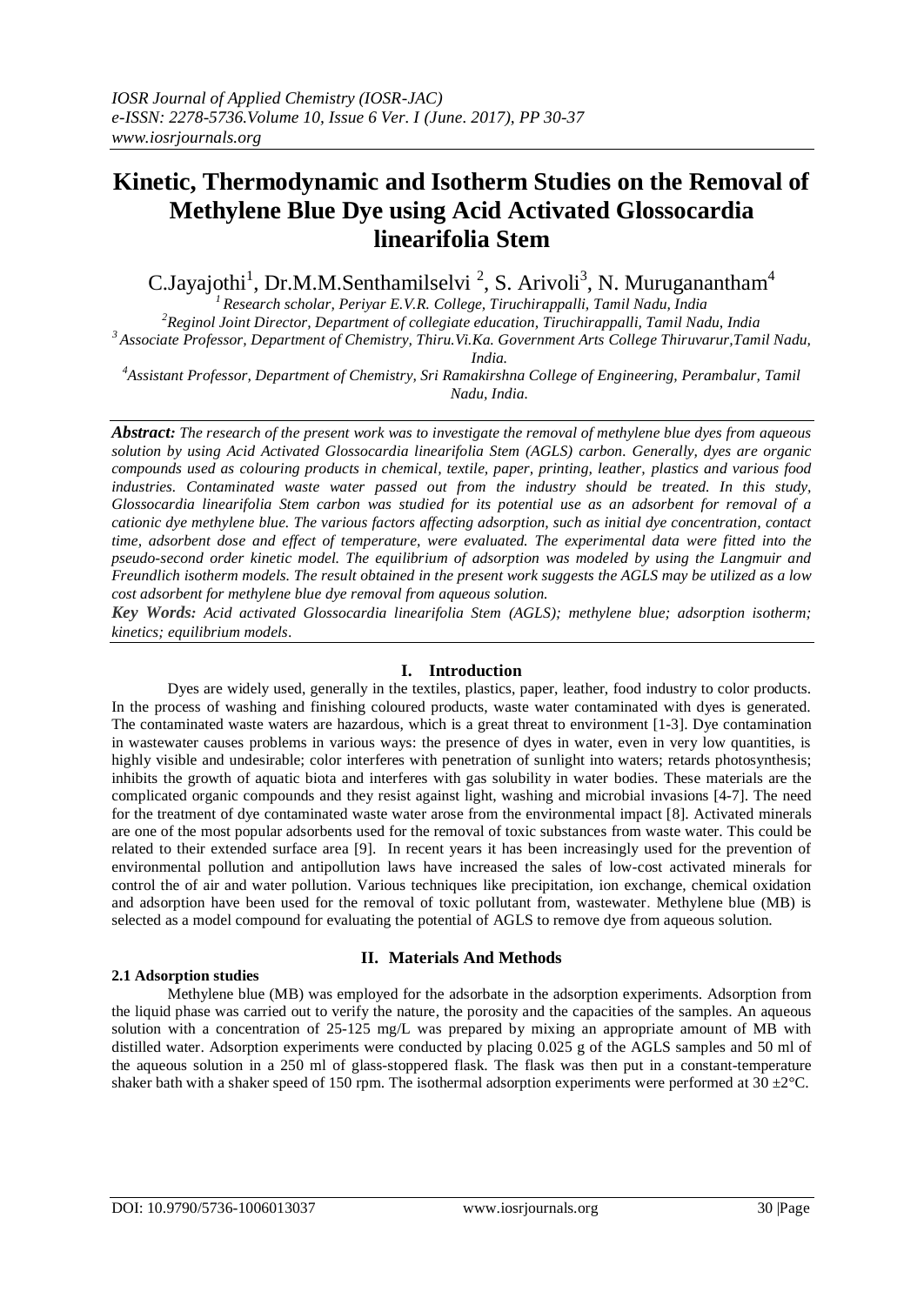#### **2.2 Preparation of adsorbent materials**



**Glossocardia linearifolia**

The Glossocardia linearifolia Stem collected from agricultural area was carbonized with concentrated Sulphuric acid and washed with water and activated around 600°C in a muffle furnace for 5 hrs. Then it was taken out, ground well to fine powder, sieved and stored in vacuum desiccators.

## **2.3 Preparation of adsorbate**

Methylene blue was chosen in this work because of its strong adsorption onto solids and its recognized usefulness in characterizing adsorptive material. Methylene blue is employed to evaluate the adsorption characteristics of carbon. A known weight of 1000 mg of MB was dissolved in about one litre of distilled water to get the stock solution.



## **2.4 Batch equilibrium method**

The adsorption experiments were carried out in a batch process at 30, 40, 50 and 60˚ C. A known weight of AGLS was added to 50 ml of the dye solutions with an initial concentration of 25 mg/L to 125 mg/L, which is prepared from 1000 mg/L of methylene blue stock solution. The contents were shaken thoroughly using a mechanical shaker with a speed of 150 rpm. The solution was then filtered at specific time intervals and the residual dye concentration was measured.

## **III. Results And Discussions**

## **3.1 Characteristics of the adsorbent**

Acid activated Glossocardia linearifolia stem is an effective adsorbent for the abatement of many pollutant compounds (organic, inorganic, and biological) of concern in water and wastewater treatment. Most of the solid adsorbents possess micro porous fine structure, high adsorption capacity, high surface area and high degree of surface, which consists of pores of different sizes and shapes. The wide usefulness of AGLS is a result of their specific surface area, high chemical and mechanical stability. The chemical nature and pore structure usually determines the sorption activity. The physico-chemical properties of the chosen adsorbent are listed in Table 1.

|  | Table 1. Equilibrium parameters for adsorption of mb dye onto AGLS adsorbent |
|--|------------------------------------------------------------------------------|
|--|------------------------------------------------------------------------------|

| $M_0$ | Ce(Mg/L)       |                |                |                | $\operatorname{Oe}\left(\operatorname{Mg}/\operatorname{g}\right)$ |        |                |                | Removal $(\% )$ |       |                |                |
|-------|----------------|----------------|----------------|----------------|--------------------------------------------------------------------|--------|----------------|----------------|-----------------|-------|----------------|----------------|
|       | $30^{\circ}$ C | $40^{\circ}$ C | $50^{\circ}$ C | $60^{\circ}$ C | $30^{\circ}$ C                                                     | 40° C  | $50^{\circ}$ C | $60^{\circ}$ C | $30^{\circ}$ C  | 40° C | $50^{\circ}$ C | $60^{\circ}$ C |
| 25    | 1.45           | .26            | 1.03           | 1.09           | 47.09                                                              | 47.47  | 47.92          | 47.81          | 94.18           | 94.94 | 95.84          | 95.62          |
| 50    | 5.28           | 4.84           | 3.21           | 3.00           | 89.43                                                              | 90.30  | 93.56          | 93.98          | 89.43           | 90.30 | 93.56          | 93.98          |
| 75    | 1.63           | 10.35          | 10.00          | 9.07           | 126.7                                                              | 129.28 | 129.98         | 131.84         | 84.48           | 86.18 | 86.65          | 87.89          |
| 100   | 25.76          | 23.26          | 10.00          | 19.62          | 148.4                                                              | 153.46 | 179.98         | 160.75         | 74.23           | 76.73 | 89.99          | 80.37          |
| 125   | 41.87          | 37.76          | 21.76          | 30.76          | 166.2                                                              | 174.46 | 206.47         | 188.47         | 66.50           | 69.78 | 82.58          | 75.38          |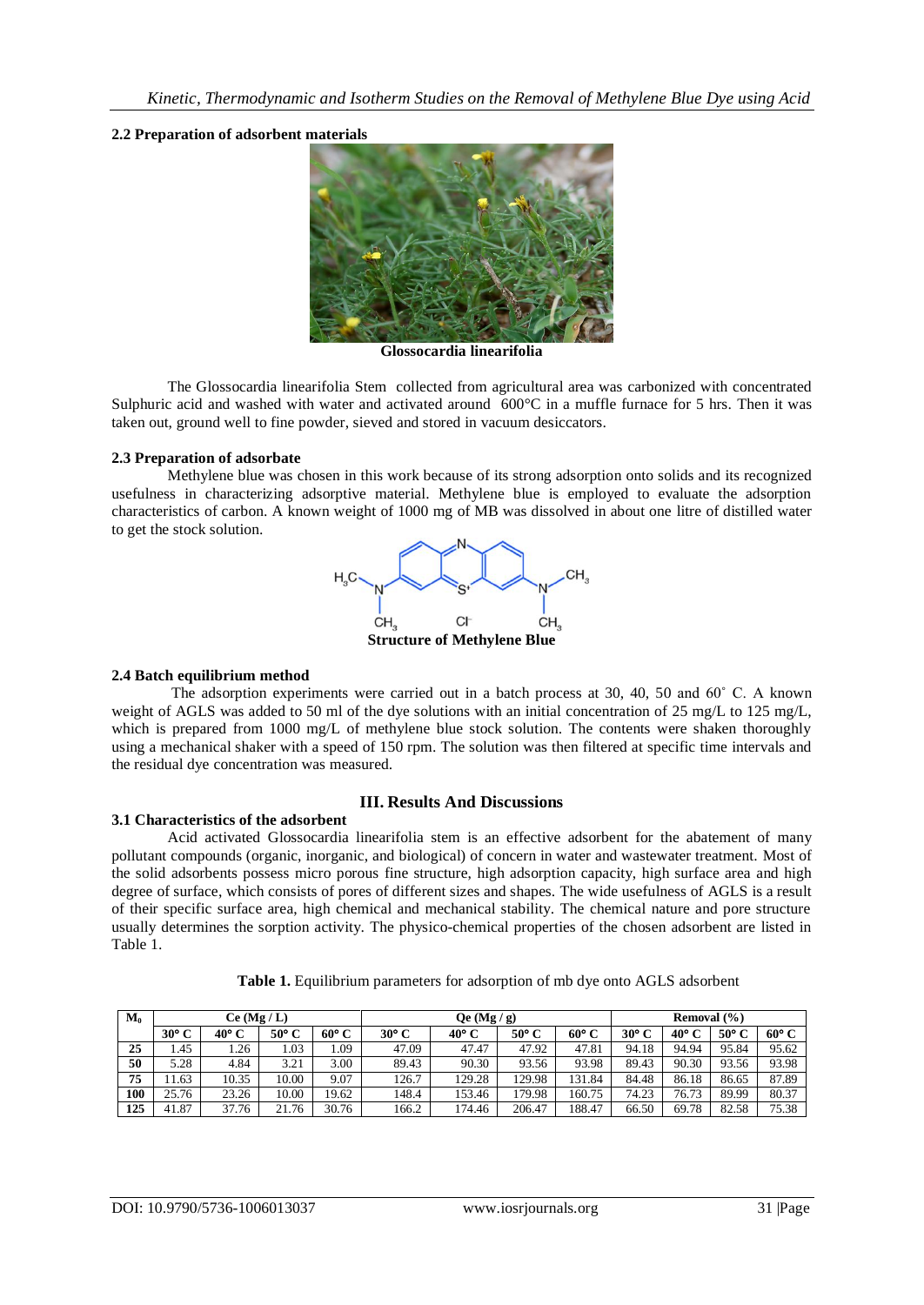| <b>Properties</b>       | <b>AGLS</b> |
|-------------------------|-------------|
| Particle size(mm)       | 0.010       |
| Density $(g/cc)$        | 0.1935      |
| Moisture content (%)    | 0.1784      |
| Loss in ignition $(\%)$ | 0.010       |
| pH of aqueous solution  |             |

**Table 1-**Characteristics of the Adsorbent

#### **3.2 Effect of contact time and initial dye concentration**

The effect of contact time on the amount of dye adsorbed was investigated at 1000 mg/L concentration of the dye and the results are shown in Fig. 1. It is observed that the percentage removal of dye increases rapidly with an increase in contact time initially, and thereafter, beyond a contact time of about 45 min, no noticeable change in the percentage removal is observed. The percentage removals after 45 min were 85%. Therefore, the optimum contact time is considered to be 45 min. this is also the equilibrium time of the batch adsorption experiments, since beyond a contact time of 45 min, adsorption is not changed. The rapid removal of dye is observed at the beginning of the contact time is due to the percentage of large number of binding sites available for adsorption. The experimental results of adsorptions at different concentrations (25 to 125mg/L) are collected in Table 2. It is observed that percent adsorption decreased with increase in initial dye concentration, but the actual amount of dye adsorbed per unit mass of AGLS increased leads to increase in dye concentration. This means that the adsorption is highly dependent on initial concentration of dye. At lower concentration, the ratio of the initial number of dye molecules to the available surface area is low. Subsequently, the fractional adsorption becomes independent of initial concentration. However, at high concentration the available sites of adsorption become less and hence the percentage removal of dye is dependent upon initial concentration [10, 11].



**Fig: 1** Effect of Contact Time on the removal of MB dye [MB]=50mg/L; Temperature  $30^{\circ}$ C; Adsorbent dose  $= 25$  mg/50ml

| $\sim$<br>TEMP. | <b>LANGUMUIR PARAMETERS</b> |      | <b>FRUENDLICH PARAMETERS</b> |      |  |
|-----------------|-----------------------------|------|------------------------------|------|--|
| (°C)            | ₹m                          |      | m                            |      |  |
| $30^\circ$      | 183.88                      | 0.19 | 5.20                         | 2.66 |  |
| 40°             | 193.91                      | 0.20 | 5.31                         | 2.60 |  |
| $50^{\circ}$    | 249.85                      |      | 5.45                         | 2.08 |  |
| $60^{\circ}$    | 207.88                      | 0.23 | 5.58                         | 2.56 |  |

**Table 2.** Langmuir and freundlich isotherm parameter for adsorption of mb onto AGLS

## **3.3 Effect of adsorbent dosage**

The adsorption of the methylene blue dye on AGLS was studied by varying the adsorbent dose (25– 125 mg/50ml) for 50 mg/L of dye concentration. The percentage of adsorption increased with increases in the AGLS concentration, which is attributed to increased carbon surface area and the availability of more adsorption sites [12, 13]. Hence, all studies were carried out with 0.025g of adsorbent /50 ml of the varying adsorbate solutions.25, 50, 75, 100 and 125. The results obtained from this study are shown in Fig. 2. The amount of MB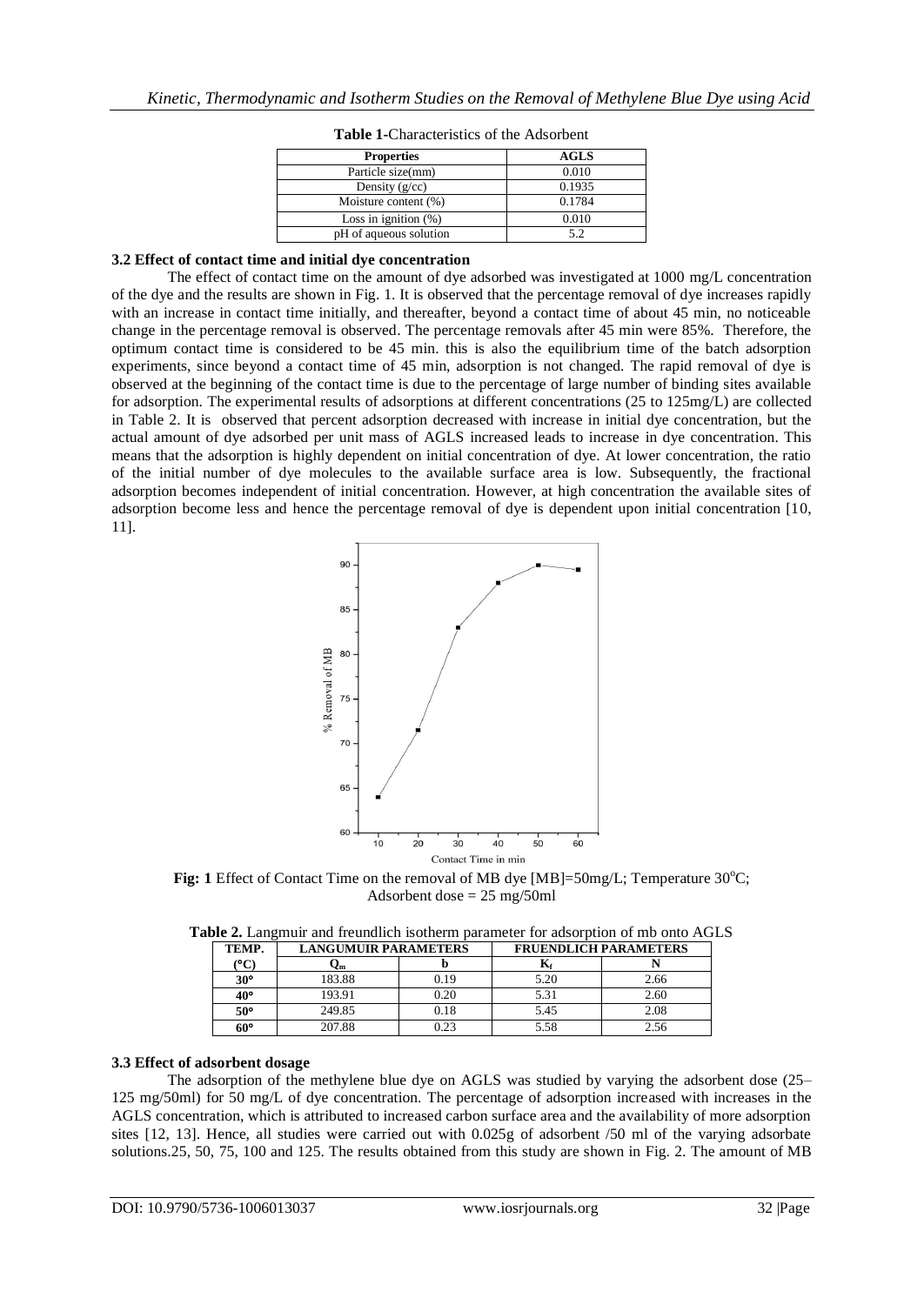adsorbed per gram reduced with increase in the dosage of AGLS. This reveals that the direct and equilibrium capacities of MB are functions of the activated AGLS dosage.



**Fig: 2** Effect of Adsorbent does on the removal of MB dye [MB] =50mg/L; Contact Time 50 min; Temperature  $30^{\circ}$ C

#### **3.4 Effect of solution pH**

The solution pH is one of the most important factors that control the adsorption of dye on the sorbent material. The adsorption capacity can be attributed to the chemical form of dye in the solution at specific pH. In addition, due to different functional groups on the adsorbent surface, which become active sites for the dye binding at a specific pH the effect of adsorption can vary substantially. Therefore, an increase in pH may cause an increase or decrease in the adsorption, resulting different optimum pH values dependent on the type of adsorbent. To examine the effect of pH on the % removal of MB dye , the solution pH were varied from 2.0 to 10.0 by adding acid or base to the stock solution. At high pH values the increases in adsorption may be due to the presence of negative charge on the surface of the adsorbent AGLS, that may be responded for the dye binding. However, as the pH is lowered, the hydrogen ions compete with dye for the adsorption sites in the adsorbent AGLS, the overall surface charge on the particles become positive and hinds the binding of positively charged dye. On other hand, decrease in the adsorption under  $pH > 6.3$  may be due to occupation of the adsorption sites by OH ions which retard the approach of such dye further towards the adsorbent AGLS surface. From the experimental results, the optimum pH range for the adsorption of the MB dye is 2.0 to 6.5. The results are shown in Fig.3.



**Fig: 3** Effect of initial pH on the removal of MB dye [MB] =50mg/L; Temperature  $30^{\circ}$ C; Adsorbent dose  $= 25$  mg/50ml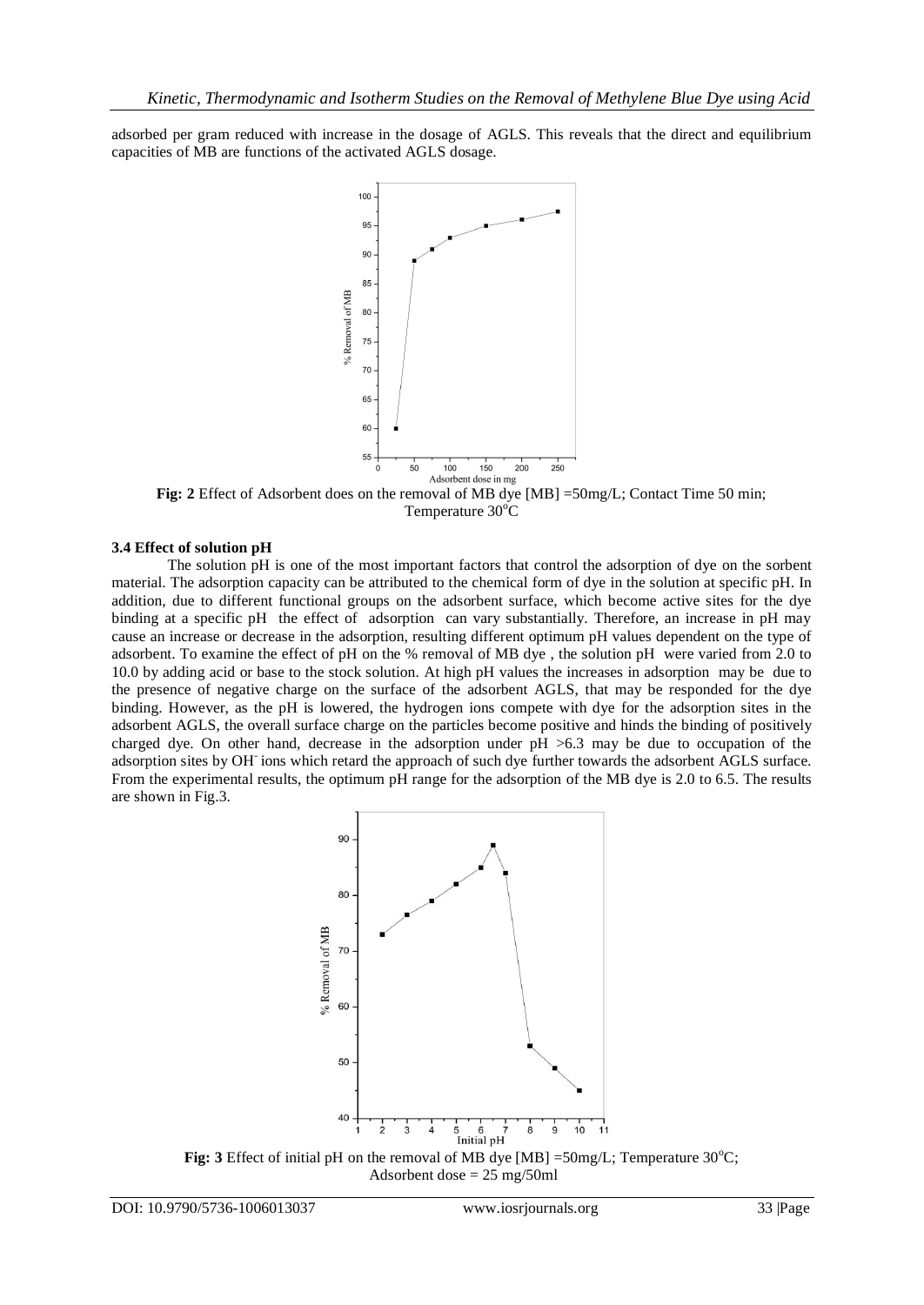## **3.5. Adsorption isotherms**

### **3.5.1 Langmuir isotherm**

The theoretical Langmuir isotherm is used for adsorption of a solute from a liquid solution as monolayer adsorption on a surface containing a finite number of identical sites. Therefore, the Langmuir isotherm model was chosen for the estimation of the maximum adsorption capacity corresponding to complete monolayer coverage on the adsorbent surface. The Langmuir non-linear equation is commonly expressed as follows:

Ceq/Qeq = 1/Qmb + Ceq/Q<sup>m</sup> ………………… (1)

Where  $C_{eq}$  is the equilibrium concentration of adsorbate in the solution (mg/L),  $Q_{eq}$  is the amount adsorbed at equilibrium (mg/g),  $Q_m$  and b are Langmuir constants related to adsorption efficiency and energy of adsorption, respectively. The linear plots of Ceq/  $Q_{eq}$  vs.  $C_{eq}$  suggest the applicability of the Langmuir isotherms. The values of  $Q_m$  and b were calculated from slope and intercepts of the plots are given in Table 3.

**Table 3.** Dimensionless seperation factor  $(R<sub>L</sub>)$  for adsorption of mb onto AGLS

| $(C_i)$ | <b>TEMPERATURE °C</b> |                |                |                |  |  |  |  |
|---------|-----------------------|----------------|----------------|----------------|--|--|--|--|
|         | $30^{\circ}$ C        | $40^{\circ}$ C | $50^{\circ}$ C | $60^{\circ}$ C |  |  |  |  |
| 25      | 0.17                  | 0.16           | 0.17           | 0.14           |  |  |  |  |
| 50      | 0.09                  | 0.09           | 0.09           | 0.07           |  |  |  |  |
| 75      | 0.06                  | 0.06           | 0.06           | 0.05           |  |  |  |  |
| 100     | 0.04                  | 0.04           | 0.05           | 0.04           |  |  |  |  |
| 125     | 0.03                  | 0.03           | 0.04           | 0.03           |  |  |  |  |

From the results, it is obvious that the value of adsorption efficiency  $Q_m$  and adsorption energy b of the AGLS increases on increasing the temperature. The values can conclude that the maximum adsorption corresponds to a saturated monolayer of adsorbate molecules on adsorbent surface with endothermic nature of adsorption [14, 15]. To confirm the favorability of the adsorption process, the separation factor  $(R<sub>L</sub>)$  was determined and are given in Table 4.The values established were found to be between 0 and 1 and there by confirm that the ongoing adsorption process is favorable [16].

| $C_{0}$ |                | $\Delta H^{\circ}$ | $\Delta S^{\circ}$ |                |       |       |
|---------|----------------|--------------------|--------------------|----------------|-------|-------|
|         | $30^{\circ}$ C | $40^{\circ}$ C     | $50^{\circ}$ C     | $60^{\circ}$ C |       |       |
| 25      | $-7015.00$     | $-7630.64$         | $-8429.44$         | $-8540.5$      | 9.38  | 54.37 |
| 50      | $-5380.48$     | $-5808.03$         | $-7188.37$         | $-7608.42$     | 19.13 | 80.61 |
| 75      | $-4269.3$      | $-4764.78$         | $-5024.06$         | $-5489.47$     | 7.59  | 39.24 |
| 100     | $-2665.32$     | $-3105.22$         | $-5898.05$         | $-3903.43$     | 17.73 | 68.00 |
| 125     | $-1727.31$     | $-2178.32$         | $-4180.44$         | $-3099.26$     | 17.24 | 63.02 |

**Table 4.** Thermodynamic parameter for the adsorption of mb onto AGLS

#### **3.5.2 The Freundlich isotherm**

The Freundlich isotherm model is the earliest known equation describing the adsorption process. It is an empirical equation and can be used for non-ideal sorption that involves heterogeneous adsorption. The Freundlich equation was employed for the adsorption of methylene blue dye on the adsorbent. The Freundlich isotherm was represented by the following equation.

log Q<sup>e</sup> = log K<sup>f</sup> +1/n log C<sup>e</sup> ………………….(2)

Where  $Q_e$  is the amount of methylene blue dye adsorbed (mg/g),  $C_e$  is the equilibrium concentration of dye in solution (mg/L), and  $K_f$  and n are constants incorporating the factors affecting the adsorption capacity and intensity of adsorption, respectively. Linear plots of log  $Q_e$  versus log  $C_e$  shows that the adsorption of methylene blue obeys Freundlich adsorption isotherm. The values of  $K_f$  and n given in Table 4 shows that the increase of negative charges on the adsorbent surface makes electrostatic force like Vanderwaal's between the AGLS surface and dye ion. The molecular weight and size, either limit or increase the possibility of the adsorption of the dye onto adsorbent. However, the values clearly show the dominance in adsorption capacity.

The intensity of adsorption is an indication of the bond energies between dye and adsorbent, and the possibility of slight chemisorptions rather than physisorption [17, 18]. However, the multilayer adsorption of methylene blue through the percolation process may be possible. The values of n are less than one, indicating the physisorption is much more favorable [19].

4.6 Effect of temperature

To study the effect of temperature on the adsorption of dye adsorption by AGLS, the experiments were performed at temperatures of 30, 40, 50, 60°C. As it was observed that, the equilibrium adsorption capacity of MB onto AGLS was found to increase with increasing temperature, especially in higher equilibrium concentration, or lower adsorbent dose because of high driving force of adsorption. This fact indicates that the mobility of dye molecules increased with the temperature. The adsorbent shows the endothermic nature of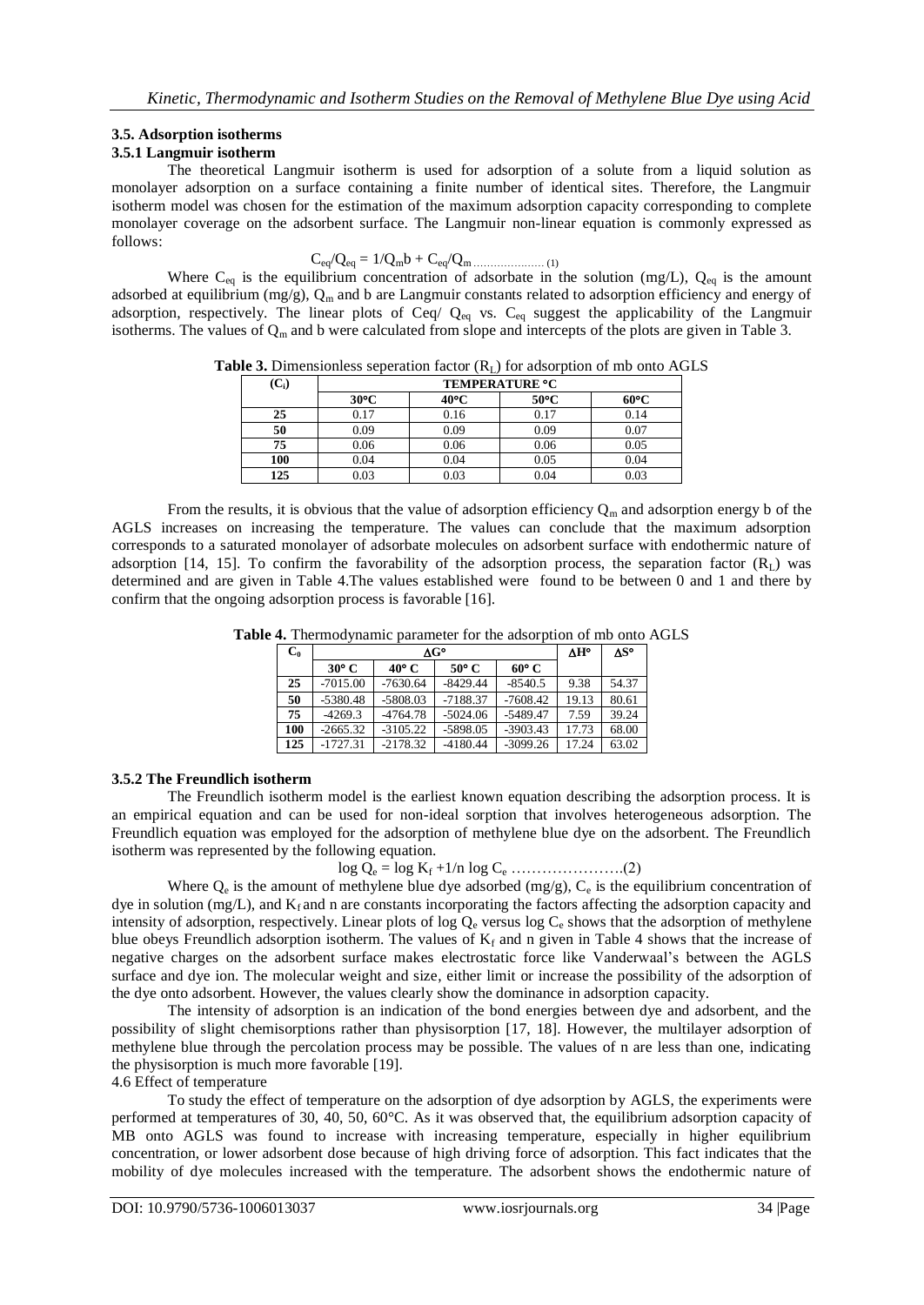adsorption. The adsorption capacity of the AGLS increased with increase of the temperature in the system from 30° to 60°C. Thermodynamic parameters such as change in free energy  $(\Delta G^{\circ})$  (kJ/mol), enthalpy  $(\Delta H^{\circ})$ (kJ/mol) and entropy ( $\Delta S^{\circ}$ ) (J/K/mol) were determined using the following equations.

$$
K_0 = C_{solid} / C_{liquid}
$$
\n
$$
\Delta G^\circ = -RT \ln K_{0}
$$
\n(3)

#### logK<sup>0</sup> = S°/ (2.303R) - H°/ (2.303RT)………….. (5)

Where  $K_0$  is the equilibrium constant,  $C_{solid}$  is the solid phase concentration at equilibrium (mg/L),  $C<sub>liquid</sub>$  is the liquid phase concentration at equilibrium (mg/L), T is the temperature in Kelvin, and R is the gas constant. The  $\Delta H^{\circ}$  and  $\Delta S^{\circ}$  values obtained from the slope and intercept of Van't Hoff plots are given in Table 5. The values of  $\Delta H^{\circ}$  are in the range of 9 to 17 kJ/mol. which indicate the physisorption. The results show that physisorption is much feasible for the adsorption of methylene blue. The positive values of  $\Delta H^{\circ}$  show the endothermic nature of adsorption which governs the possibility of physical adsorption [19, 20]. Because in the case of physical adsorption, while increasing the temperature of the system, the extent of dye adsorption increases and there is no possibility of chemisorption. The negative values of  $\Delta G^{\circ}$  (Table 5) show that the adsorption is highly favorable and spontaneous. The positive values of  $\Delta S^{\circ}$  (Table 5) show the increased disorder and randomness at the solid solution interface of methylene blue with AGLS adsorbent. The enhancement of adsorption capacity of the activated AGLS at higher temperatures was ascribed to the enlargement of pore size and activation of the adsorbent surface.

| $C_0$ | <b>Temp</b><br>$\rm ^{\circ}C$ | <b>PSEUDO SECOND ORDER</b> |                     |             |       | <b>ELOVICH MODEL</b> |      |             | <b>INTRAPARTICLE</b><br><b>DIFFUSION</b> |        |             |
|-------|--------------------------------|----------------------------|---------------------|-------------|-------|----------------------|------|-------------|------------------------------------------|--------|-------------|
|       |                                | $q_e$                      | $\mathbf{k}_2$      | $\mathbf v$ | h     | $\alpha$             | ß    | $\mathbf v$ | $K_{id}$                                 | v      | $\mathbf C$ |
| 25    | 30                             | 51.96                      | $29\times10^{-3}$   | 0.996       | 7.91  | 64.98                | 0.13 | 0.9921      | 1.65                                     | 0.9912 | 0.18        |
|       | 40                             | 50.27                      | $46 \times 10^{-3}$ | 0.993       | 11.83 | 1656.7               | 0.21 | 0.9924      | 1.78                                     | 0.9914 | 0.10        |
|       | 50                             | 50.93                      | $44 \times 10^{-3}$ | 0.991       | 11.53 | 1383.8               | 0.20 | 0.9930      | 1.78                                     | 0.9915 | 0.10        |
|       | 60                             | 50.43                      | $46\times10^{-3}$   | 0.9960      | 11.86 | 4751.2               | 0.23 | 0.9915      | 1.80                                     | 0.9917 | 0.09        |
| 50    | 30                             | 97.30                      | $17\times10^{-3}$   | 0.994       | 16.85 | 260.38               | 0.07 | 0.9940      | 1.67                                     | 0.9918 | 0.15        |
|       | 40                             | 97.13                      | $23\times10^{-3}$   | 0.9955      | 22.21 | 1107.8               | 0.09 | 0.9923      | 1.73                                     | 0.9919 | 0.12        |
|       | 50                             | 100.1                      | $20\times10^{-3}$   | 0.9952      | 20.47 | 1697.7               | 0.09 | 0.9928      | 1.75                                     | 0.9921 | 0.11        |
|       | 60                             | 99.30                      | $22\times10^{-3}$   | 0.9953      | 22.30 | 3591.8               | 0.10 | 0.9927      | 1.77                                     | 0.9923 | 0.10        |
| 75    | 30                             | 135.8                      | $14\times10^{-3}$   | 0.9942      | 25.96 | 1134.4               | 0.06 | 0.9926      | 1.69                                     | 0.9925 | 0.12        |
|       | 40                             | 139.1                      | $13\times10^{-3}$   | 0.9961      | 25.49 | 831.93               | 0.06 | 0.9933      | 1.68                                     | 0.9928 | 0.13        |
|       | 50                             | 138.3                      | $15\times10^{-3}$   | 0.9956      | 28.84 | 2021.4               | 0.07 | 0.9935      | 1.72                                     | 0.9938 | 0.11        |
|       | 60                             | 140.6                      | $14\times10^{-3}$   | 0.9974      | 28.64 | 1588.2               | 0.06 | 0.9936      | 1.71                                     | 0.9945 | 0.12        |
| 100   | 30                             | 160.0                      | $11\times10^{-3}$   | 0.9941      | 29.07 | 874.81               | 0.05 | 0.9939      | 1.62                                     | 0.9961 | 0.13        |
|       | 40                             | 166.4                      | $10\times10^{-3}$   | 0.9944      | 29.11 | 683.98               | 0.05 | 0.9940      | 1.62                                     | 0.9967 | 0.14        |
|       | 50                             | 168.1                      | $11\times10^{-3}$   | 0.9922      | 31.21 | 951.56               | 0.05 | 0.9941      | 1.64                                     | 0.9969 | 0.13        |
|       | 60                             | 172.9                      | $10\times10^{-3}$   | 0.9932      | 31.38 | 1046.2               | 0.05 | 0.9943      | 1.65                                     | 0.9968 | 0.13        |
| 125   | 30                             | 175.2                      | $12\times10^{-3}$   | 0.9973      | 39.39 | 5003.1               | 0.06 | 0.9937      | 1.62                                     | 0.9977 | 0.10        |
|       | 40                             | 188.1                      | $9\times10^{-4}$    | 0.9935      | 33.28 | 914.40               | 0.04 | 0.9928      | 1.58                                     | 0.9975 | 0.13        |
|       | 50                             | 194.2                      | $9\times10^{-4}$    | 0.9936      | 33.94 | 867.17               | 0.04 | 0.9920      | 1.59                                     | 0.9974 | 0.14        |
|       | 60                             | 203.8                      | $8\times10^{-4}$    | 0.9939      | 34.47 | 922.38               | 0.04 | 0.9919      | 1.62                                     | 0.9978 | 0.14        |

**Table 5.** The kinetic parameters for the adsorption of MB onto AGLS

## **3.7. Adsorption kinetics**

The study of adsorption dynamics describes the solute up take rate and evidently this rate controls the residence time of adsorbate uptake at the solid-solution interface .The kinetics of MB dye adsorption on to AGLS were analyzed using pseudo second-order[21] Elovich [22] and intra-particle diffusion[23] kinetic models. The conformity between experimental data and the model predicted values was expressed by the correlation co- efficient ( $\gamma$ ) and the values are close or equal to 1. A relatively high correlation coefficient ( $\gamma$ ) value indicates that the pseudo second-order model successfully describes the kinetics of MB dye adsorption.

#### **3.7.1 The pseudo second- order equation**

The pseudo second-order adsorption kinetic rate equation is expressed as

$$
dq_t/d_t = k_2(q_e-q_t)^2 \dots \dots \dots \dots (6)
$$

Where:  $k_2$  is the rate constant of pseudo second- order adsorption (g mg/min). For the boundary conditions  $t = 0$ to t= t and  $q_t = 0$  to  $q_t = q_t$  the integrated form of Eq. (6) becomes:

1/(q<sup>e</sup> – qt) = 1/q<sup>e</sup> + K2t ………………. (7)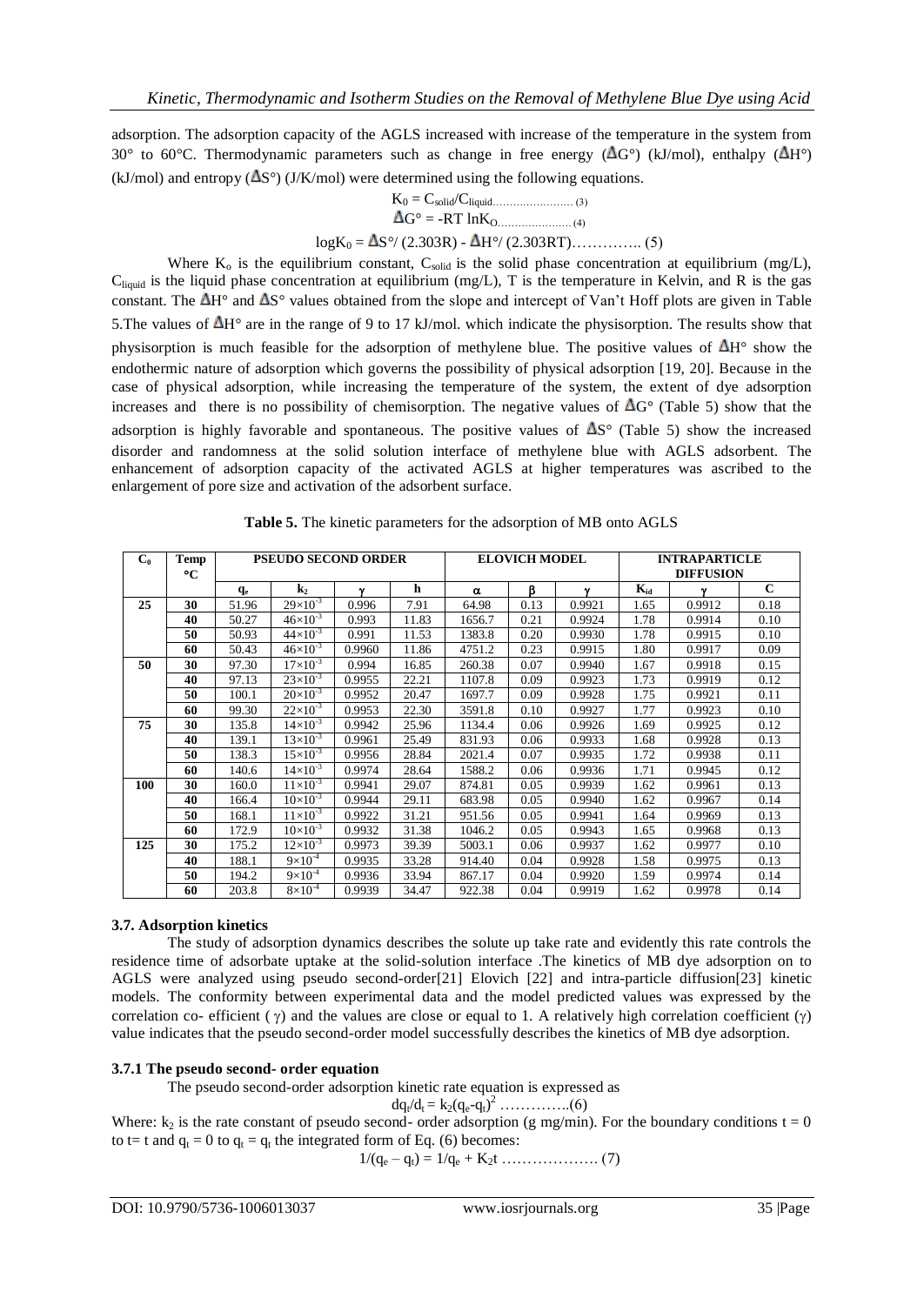This is the integrated rate law for a pseudo second-order reaction. Equation (7) can be rearranged to obtain Eq.(8),which has a linear form:

 $t/q_t=(1/k_2q_e^2)+((1/q_e)t$  ………………...(8) If the initial adsorption rate (h)(mg  $g^{-1}$ min<sup>-1</sup>) is : h=k2q<sup>e</sup> <sup>2</sup> ………………………………. (9) Equation (8) and (9) becomes,  $t / q_t = 1 / h + 1 / q_e t$  …………………...(10)

The plot of ( $t/q_t$ ) and t of Eq. (10) should give a linear relationship and from which  $q_e$  and  $k_2$  can be determined from the slope and intercept of the plot, respectively. The pseudo-second order rate constants  $K_2$ , the calculated h values, and the correlation coefficients  $(y)$  are summarized in Table 5.At all studied initial MB dye concentrations, the straight lines with extremely high correlation co-efficient (>0.99) were obtained. From Table 5, it is evident that the values of the rate constant k decreases with the increase initial MB dye concentration for AGLS. This shows that the sorption of MB dye on AGLS follows pseudo second order kinetic model [24, 25].

#### **3.7.2 The Elovich equation**

The Elovich model equation is generally expressed as

$$
dq_t/d_t = \alpha \exp(-\beta q_t) \quad \dots \dots \dots (11)
$$

Where,  $\alpha$  is the initial adsorption rate (mg g<sup>-1</sup> min<sup>-1</sup>) and  $\beta$  is the desorption constant (g/mg) during any one experiment. To simplify the Elovich equation [22]. assumed  $\alpha\beta t \gg t$  and by applying boundary conditions  $q_t = 0$ at t= 0 and  $q_t = q_t$  at t = t Eq.(11) becomes:

 $q_t = 1/\beta \ln (\alpha \beta) + 1/\beta \ln t$  …………… (12)

If MB dye adsorption fits with the Elovich model, a plot of  $q_t$  vs. ln(t) should yield a linear relationship with a slope of (1/β)and an intercept of (1/β)ln (αβ). The Elovich model parameters  $\alpha$ , β, and correlation coefficient ( $\gamma$ ) are summarized in Table 5. The experimental data such as the initial adsorption rate ( $\alpha$ ) adsorption constant (β) and the correlation co-efficient (γ) calculated from this model indicates that the initial adsorption  $(\alpha)$  increases with temperature similar to that of initial adsorption rate (h) in pseudo-second–order kinetics models. This may be due to increase in the number of pores or active sites on the AGLS adsorbent.

## **3.7.3 The intra particle diffusion model**

The intra-particle diffusion model used here refers to the theory proposed by Weber and Morris [23] based on the following equation for the rate constant:

$$
q_t = k_{id} t^{(1/2)} + C \dots \dots \dots \dots \dots (13)
$$

Where  $k_{id}$  is the intra-particle diffusion rate constant (mg/g/min) and C is the constant. If the rate limiting step is intra-particle diffusion, then the graph drawn between  $(q_t)$  (mg/g) verses square root of the contact time  $(t^{1/2})$  should yield a straight line passing through the origin [23]. The slope of the graph will give the value of the intra-particle diffusion coefficient ( $k_{id}$ ) and correlation coefficient ( $\gamma$ ). The value of C gives an idea about the thickness of the boundary layer. From these data, the intercept value indicates that the line were not passing through origin, there are some other process affect the adsorption. But the correlation coefficient (γ) value is very high, so that the intra-particle diffusion takes place along with other process that may affect the adsorption. The values are given in **Table 5.**

#### **3.7.4 Desorption studies**

Desorption studies help to elucidate the nature of adsorption and recycling of the spent adsorbent and the dye. If the adsorbed dye can be desorbed using neutral pH water, then the attachment of the dye molecule of the adsorbent is by weak bonds. The effect of various reagents used for desorption studied. The results indicate that hydrochloric acid is a better reagent for desorption, because more than 90% removal of adsorbed dye was noticed with hydrochloric acid. The reversibility of adsorbed dye in mineral acid is in agreement with the pH dependent results obtained. The desorption of dye molecules by mineral acids and alkaline medium indicates that the dye was adsorbed onto the AGLS through physisorption as well as by chemisorption mechanisms.

#### **IV. Conclusion**

The present study has shown the effectiveness of using AGLS in the removal of methylene blue dye from aqueous solutions. Acid Activated Glossocardia linearifolia Stem in different forms has a great role in modern life to clean environment. Glossocardia linearifolia Stem can be a good precursors for producing highly porous AGLS carbon by simple preparative methods. An adsorption test has been carried out for industrial pollutants methylene blue under different experimental conditions in batch mode. The adsorption of methylene blue was dependent on adsorbent surface characteristics, adsorbent dose, methylene blue concentration, time of